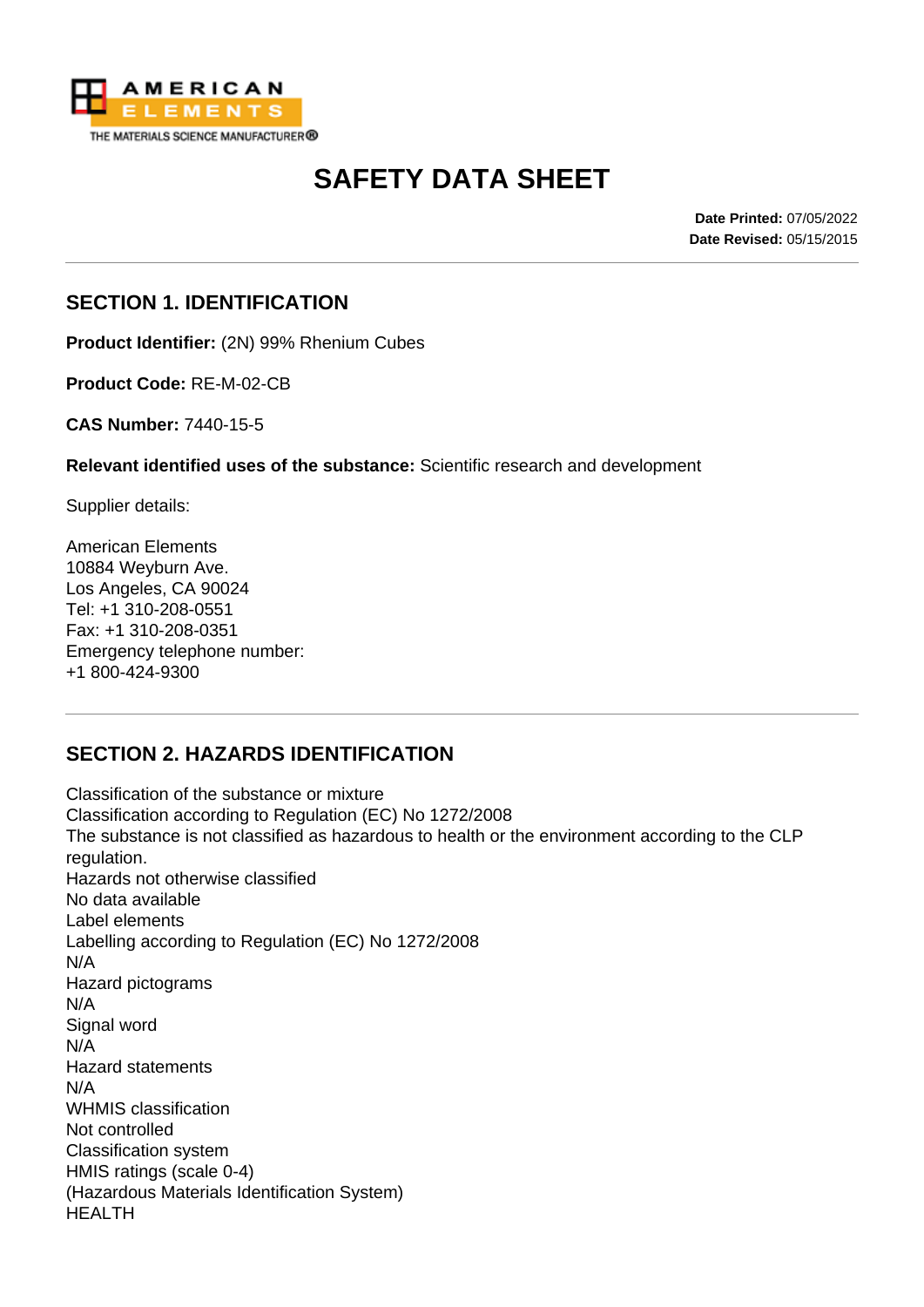FIRE REACTIVITY  $\Omega$ 0  $\Omega$ Health (acute effects)  $= 0$  $Flammability = 0$ Physical Hazard  $= 0$ Other hazards Results of PBT and vPvB assessment PBT: N/A vPvB: N/A

## **SECTION 3. COMPOSITION/INFORMATION ON INGREDIENTS**

**Substances** CAS No. / Substance Name: 7440-15-5 Rhenium Identification number(s): EC number: 231-124-5

## **SECTION 4. FIRST AID MEASURES**

Description of first aid measures General information No special measures required. If inhaled: Seek medical treatment in case of complaints. In case of skin contact: Generally the product does not irritate the skin. In case of eye contact: Rinse opened eye for several minutes under running water. If symptoms persist, consult a doctor. If swallowed: If symptoms persist consult doctor. Information for doctor Most important symptoms and effects, both acute and delayed No data available Indication of any immediate medical attention and special treatment needed No data available

# **SECTION 5. FIREFIGHTING MEASURES**

Extinguishing media Suitable extinguishing agents Special powder for metal fires. Do not use water. For safety reasons unsuitable extinguishing agents Water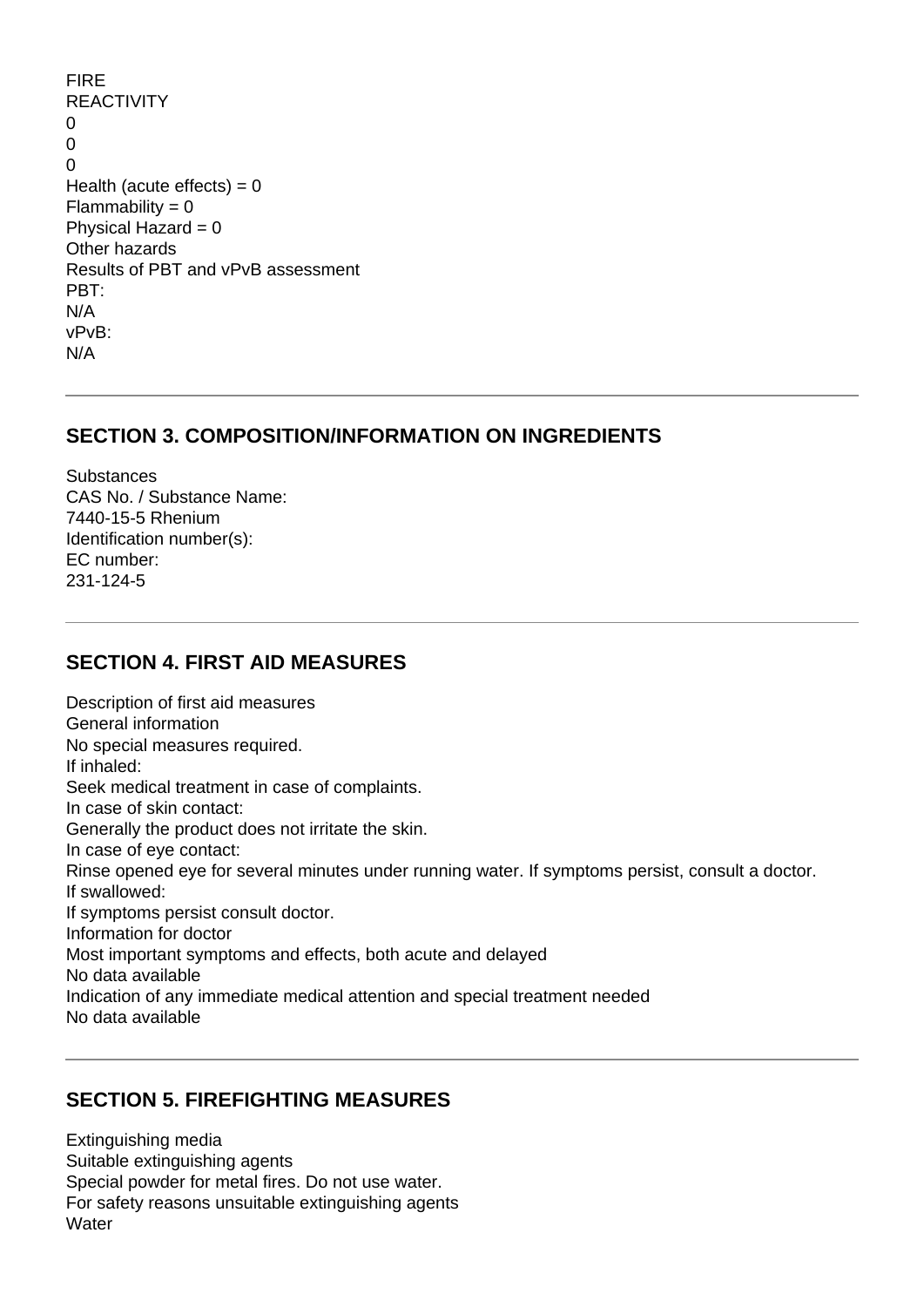Special hazards arising from the substance or mixture If this product is involved in a fire, the following can be released: Metal oxide fume Advice for firefighters Protective equipment: No special measures required.

## **SECTION 6. ACCIDENTAL RELEASE MEASURES**

Personal precautions, protective equipment and emergency procedures Not required. Environmental precautions: Do not allow material to be released to the environment without official permits. Methods and materials for containment and cleanup: Pick up mechanically. Prevention of secondary hazards: No special measures required. Reference to other sections See Section 7 for information on safe handling See Section 8 for information on personal protection equipment. See Section 13 for disposal information.

# **SECTION 7. HANDLING AND STORAGE**

**Handling** 

Precautions for safe handling Keep container tightly sealed. Store in cool, dry place in tightly closed containers. Information about protection against explosions and fires: No special measures required. Conditions for safe storage, including any incompatibilities Requirements to be met by storerooms and receptacles: No special requirements. Information about storage in one common storage facility: Not required. Further information about storage conditions: Keep container tightly sealed. Store in cool, dry conditions in well-sealed containers. Specific end use(s)

No data available

# **SECTION 8. EXPOSURE CONTROLS/PERSONAL PROTECTION**

Additional information about design of technical systems: No further data; see section 7. Control parameters Components with limit values that require monitoring at the workplace: Not required. Additional information: No data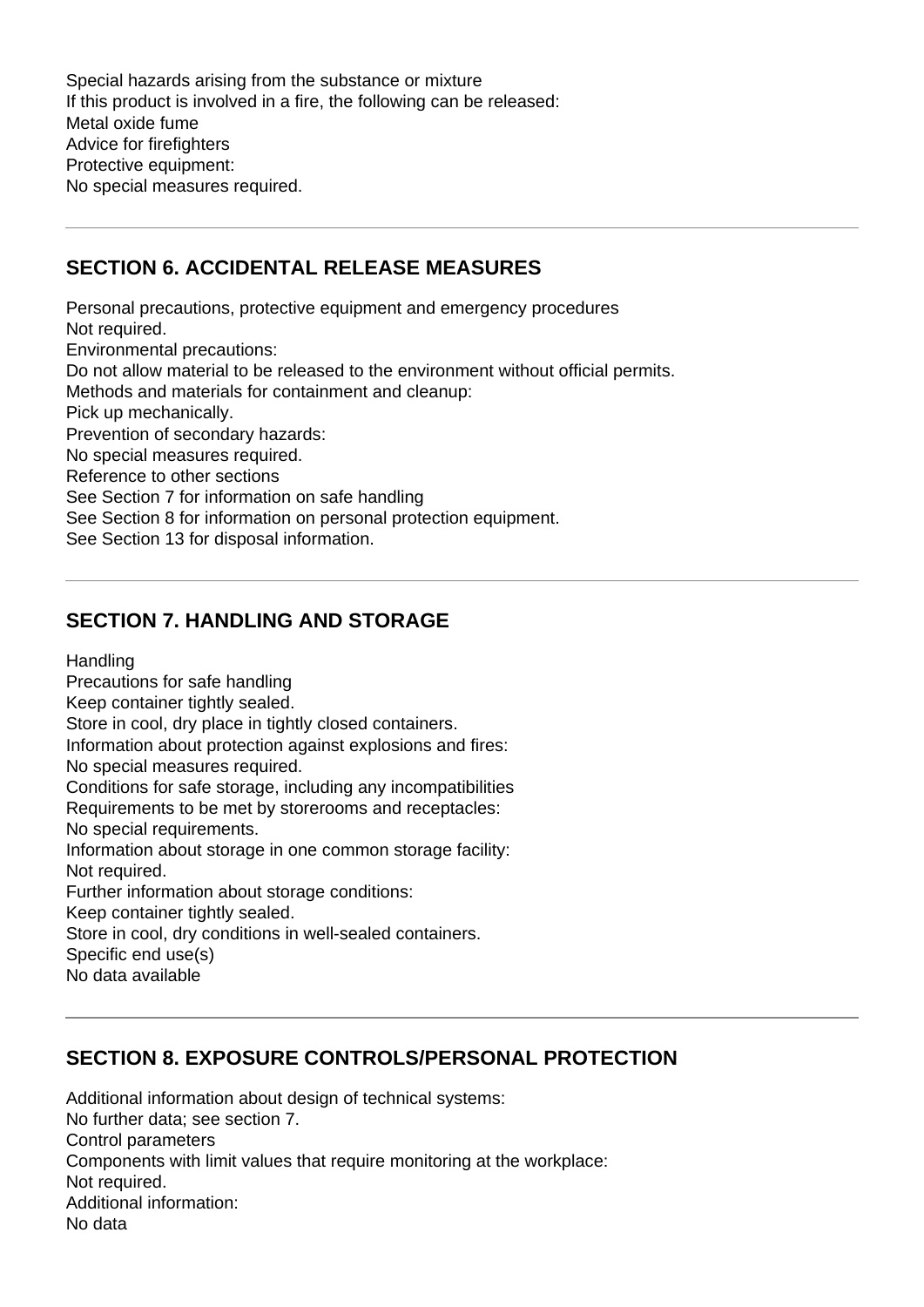Exposure controls Personal protective equipment Follow typical protective and hygienic practices for handling chemicals. Maintain an ergonomically appropriate working environment. Breathing equipment: Not required. Protection of hands: Not required. Penetration time of glove material (in minutes) No data available Eye protection: Safety glasses Body protection: Protective work clothing

#### **SECTION 9. PHYSICAL AND CHEMICAL PROPERTIES**

Information on basic physical and chemical properties Appearance: Form: Solid in various forms Color: Silver grev Odor: Odorless Odor threshold: No data available. pH: N/A Melting point/Melting range: 3180 °C (5756 °F) Boiling point/Boiling range: 5900 °C (10652 °F) Sublimation temperature / start: No data available Flammability (solid, gas) No data available. Ignition temperature: No data available Decomposition temperature: No data available Autoignition: No data available. Danger of explosion: Product does not present an explosion hazard. Explosion limits: Lower: No data available Upper: No data available Vapor pressure: N/A Density at 20 °C (68 °F): 21.04 g/cm<sup>3</sup> (175.579 lbs/gal) Relative density No data available. Vapor density N/A Evaporation rate N/A Solubility in Water  $(H<sub>2</sub>O)$ : Insoluble Partition coefficient (n-octanol/water): No data available. Viscosity: Dynamic: N/A Kinematic: N/A Other information No data available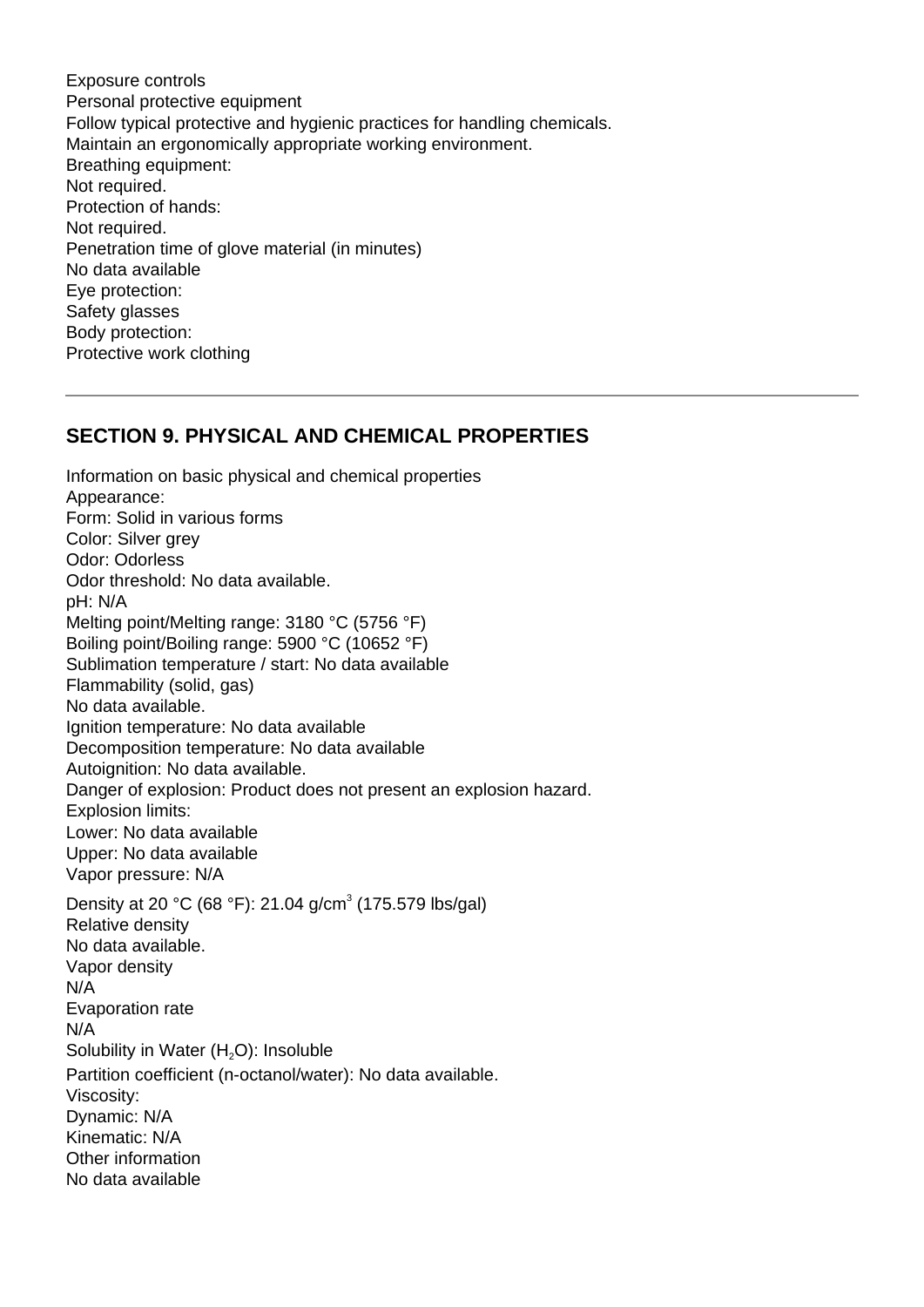## **SECTION 10. STABILITY AND REACTIVITY**

**Reactivity** No data available Chemical stability Stable under recommended storage conditions. Thermal decomposition / conditions to be avoided: Decomposition will not occur if used and stored according to specifications. Possibility of hazardous reactions No dangerous reactions known Conditions to avoid No data available Incompatible materials: No data available Hazardous decomposition products: Metal oxide fume

# **SECTION 11. TOXICOLOGICAL INFORMATION**

Information on toxicological effects Acute toxicity: No effects known. LD/LC50 values that are relevant for classification: No data Skin irritation or corrosion: Powder: irritant effect Eye irritation or corrosion: Powder: irritant effect Sensitization: No sensitizing effects known. Germ cell mutagenicity: No effects known. Carcinogenicity: No classification data on carcinogenic properties of this material is available from the EPA, IARC, NTP, OSHA or ACGIH. Reproductive toxicity: No effects known. Specific target organ system toxicity - repeated exposure: No effects known. Specific target organ system toxicity - single exposure: No effects known. Aspiration hazard: No effects known. Subacute to chronic toxicity: No effects known. Additional toxicological information: To the best of our knowledge the acute and chronic toxicity of this substance is not fully known. Carcinogenic categories OSHA-Ca (Occupational Safety & Health Administration) Substance is not listed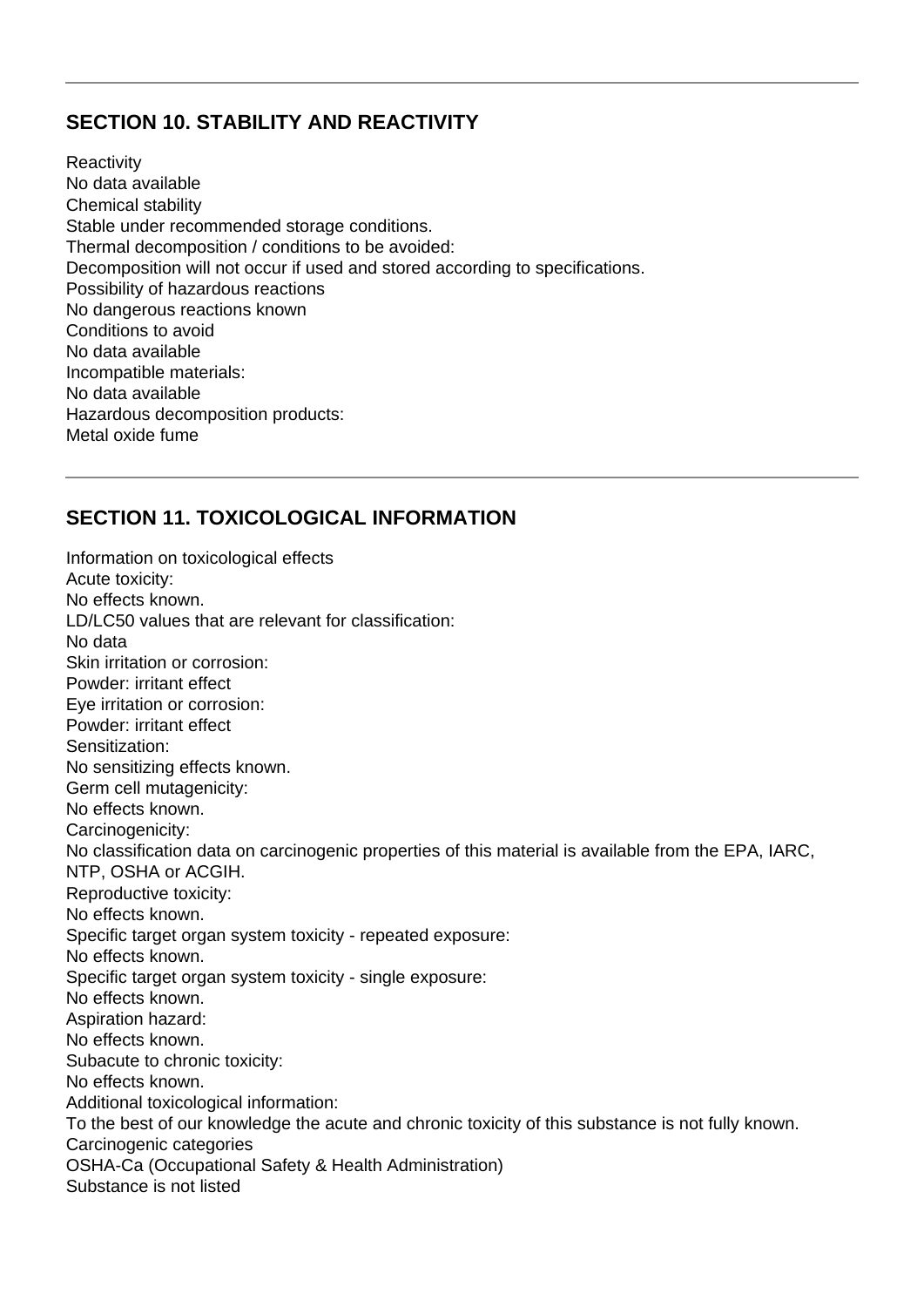## **SECTION 12. ECOLOGICAL INFORMATION**

**Toxicity** Aquatic toxicity: No data available Persistence and degradability No data available Bioaccumulative potential No data available Mobility in soil No data available Additional ecological information: Do not allow material to be released to the environment without official permits. Avoid transfer into the environment. Results of PBT and vPvB assessment PBT: N/A vPvB: N/A Other adverse effects No data available

# **SECTION 13. DISPOSAL CONSIDERATIONS**

Waste treatment methods Recommendation Consult state, local or national regulations to ensure proper disposal. Uncleaned packagings: Recommendation: Disposal must be made according to official regulations.

## **SECTION 14. TRANSPORT INFORMATION**

Not a hazardous material for transportation. UN-Number DOT, IMDG, IATA None UN proper shipping name DOT, IMDG, IATA None Transport hazard class(es) DOT, ADR, IMDG, IATA Class None Packing group DOT, IMDG, IATA None Environmental hazards: N/A Special precautions for user